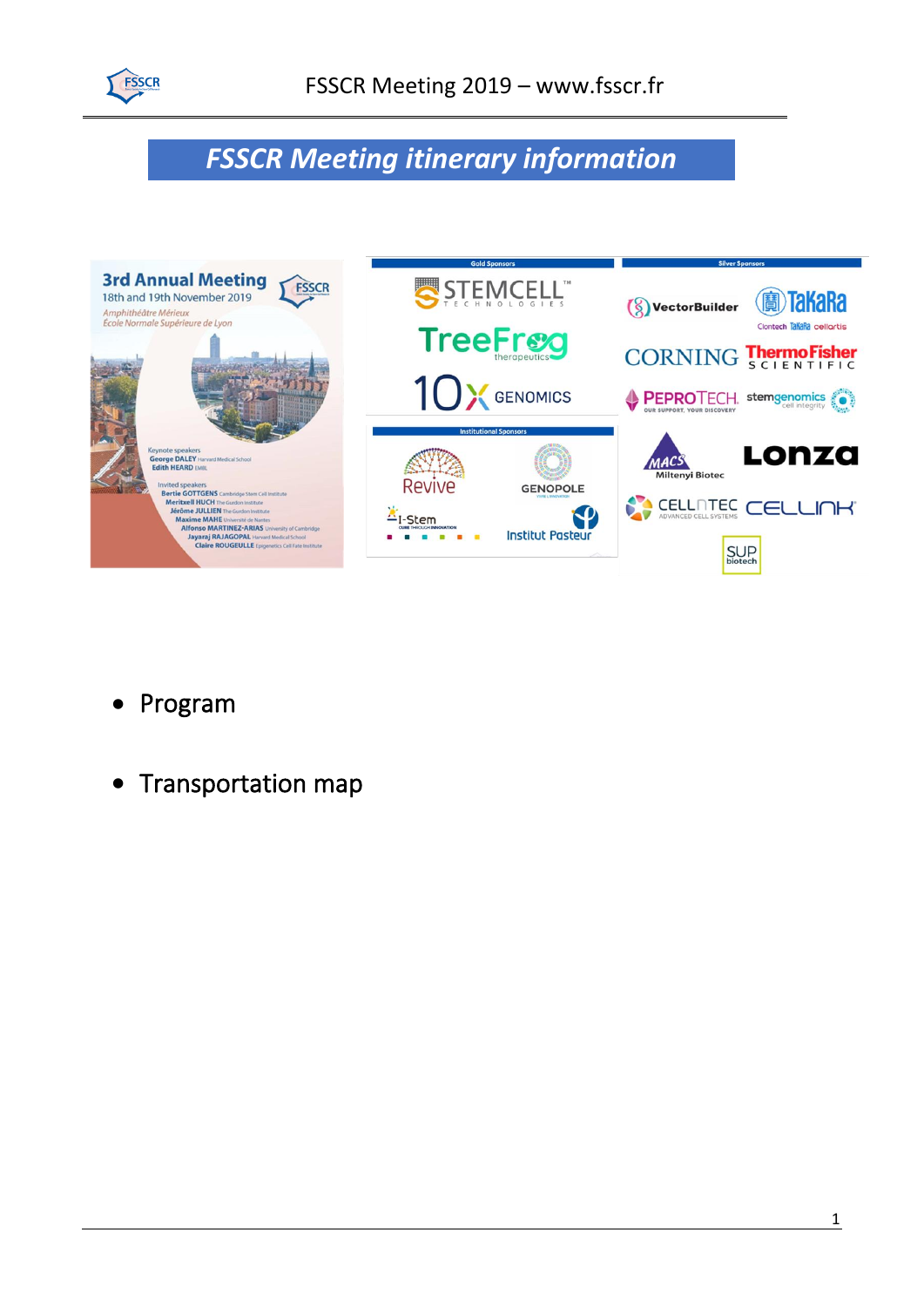

## FSSCR 2019 Meeting Agenda

http://fsscr.fr

| <b>AMPHITHEATRE MERIEUX, LYON</b><br>Monday Nov 18th                                                             |                                                                                                                                                                                                                                                                                          |  |  |  |  |
|------------------------------------------------------------------------------------------------------------------|------------------------------------------------------------------------------------------------------------------------------------------------------------------------------------------------------------------------------------------------------------------------------------------|--|--|--|--|
| Aurastem (Auvergne-Rhône-Alpes Stem Cell Network) meeting.<br>13:00-14:45<br>Program: https://fsscr.org/aurastem |                                                                                                                                                                                                                                                                                          |  |  |  |  |
| 15:00-16:00 FSSCR registration and welcome                                                                       |                                                                                                                                                                                                                                                                                          |  |  |  |  |
| Day 1 - Monday Nov 18th                                                                                          |                                                                                                                                                                                                                                                                                          |  |  |  |  |
|                                                                                                                  | <b>Introduction</b><br>16:00-16:10 Cécile Martinat - President of the FSSCR                                                                                                                                                                                                              |  |  |  |  |
|                                                                                                                  | <b>Opening Keynote</b><br>16:10 - 16:50 Edith Heard - Director of the EMBL<br>"The place of stem cells for exploring epigenetic states in development and disease"<br>16h50 Session 1 : Blastoids and Gastruloids                                                                        |  |  |  |  |
| 16:50-17:20                                                                                                      | Alfonso Martinez-Arias (Department of Genetics, University of Cambridge)<br>"Gastruloids: an PSC based experimental system to model the emergence of the<br>mammalian body plan"                                                                                                         |  |  |  |  |
| 17:20-17:50                                                                                                      | Selected short talks + Poster teasers<br>Netrin-1 promotes naïve pluripotency through Neo1 and Unc5b co-regulation of Wnt and Mapk<br>Fabrice Lavial<br>signalling.<br>Claire Chazaud<br>Cell Lineage Differentiation in the mouse Blastocyst: The emergence of the Pluripotent Epiblast |  |  |  |  |
|                                                                                                                  | Round Table - Human/animal chimeras: the new French legislative context<br>17:50 - 18:20 Chair: Pierre Savatier. Introduction by Jean Louis Touraine, Député du Rhône, membre de la<br>commission des affaires sociales.                                                                 |  |  |  |  |
| 18:20-18:35                                                                                                      | Pre-cocktail sponsored presentations<br>Jean Rosenbaum (ITMO BCDE)<br>Presentation of ITMO BCDE<br>Mickael Ploquin (10X Genomics)<br>"10x Genomics Chromium Technology: Multiple Features in Single Cells -<br>Biology at True Resolution"                                               |  |  |  |  |
|                                                                                                                  | 18:35 - 19:45 Cocktail & poster session                                                                                                                                                                                                                                                  |  |  |  |  |

## **Day 2 – Tuesday Nov 19th**

|                                                                                                                                                                      | Luigi Aloia (Gurdon Institute) |  |  |  |  |
|----------------------------------------------------------------------------------------------------------------------------------------------------------------------|--------------------------------|--|--|--|--|
| 8:45-9:15 $ $ "Epigenetic remodelling enables liver regeneration and organoid formation"                                                                             |                                |  |  |  |  |
| 9:15-9:45 Maxime Mahé (INSERM/Université de Nantes)                                                                                                                  |                                |  |  |  |  |
| <b>Selected Short talks + Poster Teasers</b>                                                                                                                         |                                |  |  |  |  |
| Using Human Pluripotent Stem Cells Derived Motor Neurons to address the Pathogenesis of Spinal<br>Camille Januel<br>Muscular Atrophy                                 |                                |  |  |  |  |
| $9:45-10:15$<br>Development and automation of 3D innovative hiPSC-based liver organoids including the<br>Karim Si Tayeb<br>microenvironment for phenotypic screening |                                |  |  |  |  |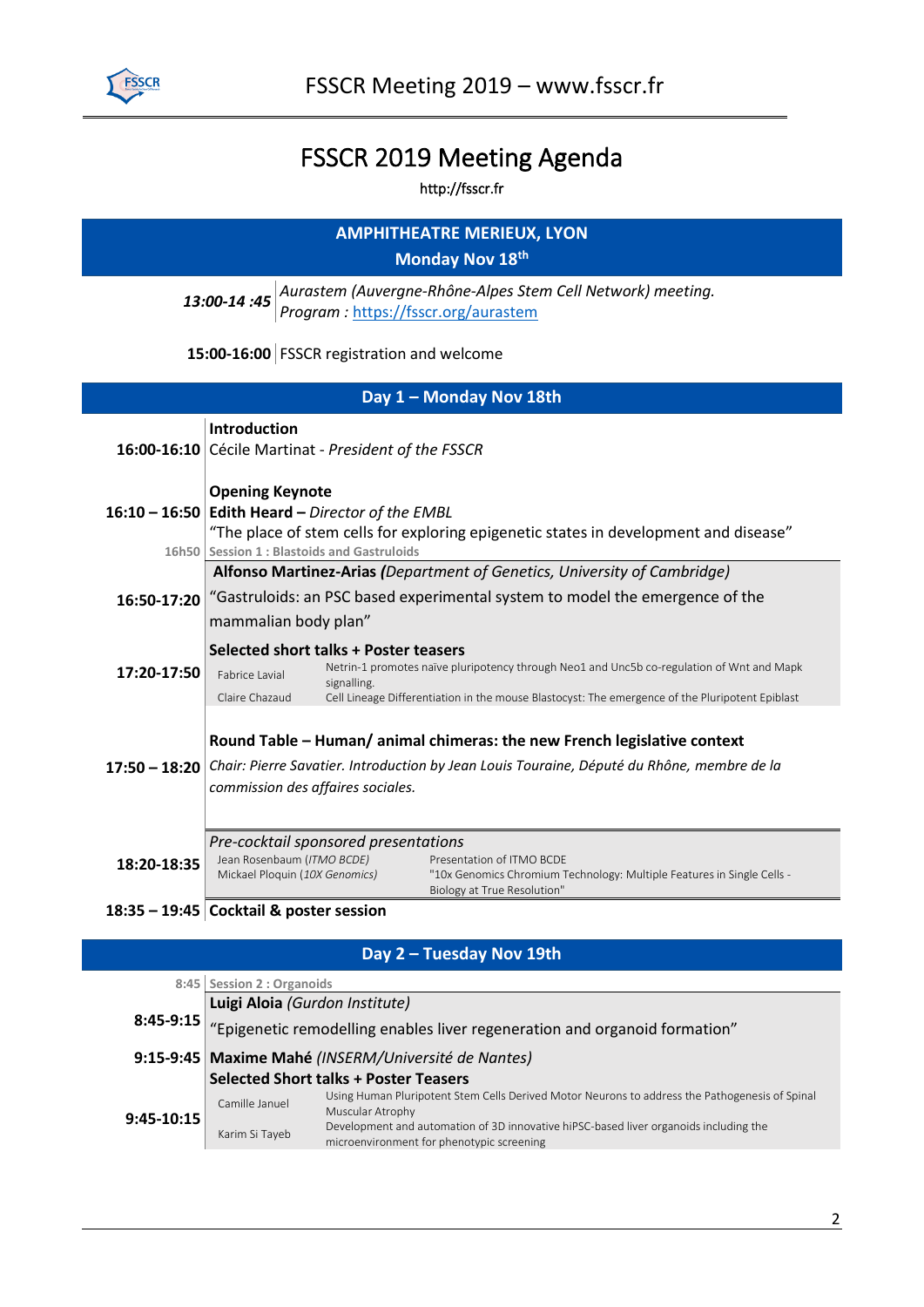

|             | 10:15 Coffee Break                                                                                                                                      |                                                                                                                                                                   |                                                                                                 |  |  |
|-------------|---------------------------------------------------------------------------------------------------------------------------------------------------------|-------------------------------------------------------------------------------------------------------------------------------------------------------------------|-------------------------------------------------------------------------------------------------|--|--|
|             |                                                                                                                                                         |                                                                                                                                                                   |                                                                                                 |  |  |
|             | 10:40 Session 3 : Epigenetics and aging                                                                                                                 |                                                                                                                                                                   |                                                                                                 |  |  |
| 10:40-11:10 | Claire Rougeulle (Paris Diderot / Sorbonne Université)                                                                                                  |                                                                                                                                                                   |                                                                                                 |  |  |
|             | "Regulation of X chromosome inactivation in human stem cells and embryos"                                                                               |                                                                                                                                                                   |                                                                                                 |  |  |
| 11:10-11:40 | Jérôme Jullien (Cambridge University)                                                                                                                   |                                                                                                                                                                   |                                                                                                 |  |  |
| 11:40-12:00 | "Identification of a regeneration organizing cell in Xenopus laevis tail"<br><b>Selected Short talks</b>                                                |                                                                                                                                                                   |                                                                                                 |  |  |
|             | Lucile Marion-Poll<br>Epigenetic modalities of allelic gene dosage                                                                                      |                                                                                                                                                                   |                                                                                                 |  |  |
|             | Dynamic CpG Methylation Delineates Subregions within Super-Enhancers Selectively<br>Alice Jouneau<br>Decommissioned at the Exit from Naïve Pluripotency |                                                                                                                                                                   |                                                                                                 |  |  |
|             | Pre-lunch sponsored presentations                                                                                                                       |                                                                                                                                                                   |                                                                                                 |  |  |
| 12:00-12:15 | Andrea Leonard (Treefrog Therapeutics)                                                                                                                  |                                                                                                                                                                   | C-stem™ : a cell culture technology for high quality, high                                      |  |  |
|             | Philippe Troppel (Stem Cell Technologies)                                                                                                               |                                                                                                                                                                   | throughput PSC culture and differentiation<br>Application of iPSC-derived Organoid Technologies |  |  |
|             |                                                                                                                                                         |                                                                                                                                                                   |                                                                                                 |  |  |
|             | 12:15 Lunch Break & poster session                                                                                                                      |                                                                                                                                                                   |                                                                                                 |  |  |
|             | 14:00 Session 4 : Single Cell                                                                                                                           |                                                                                                                                                                   |                                                                                                 |  |  |
|             | Jayaraj Rajagopal (Massachusetts General Hospital/Harvard Medical School)                                                                               |                                                                                                                                                                   |                                                                                                 |  |  |
| 14:00-14:30 | "New insights into the airway epithelial ensemble"                                                                                                      |                                                                                                                                                                   |                                                                                                 |  |  |
| 14:30-15:00 | Bertie Gottgens (Cambridge Stem Cell Institute)                                                                                                         |                                                                                                                                                                   |                                                                                                 |  |  |
|             | "Mapping Early Organogenesis at Single Cell Resolution"                                                                                                 |                                                                                                                                                                   |                                                                                                 |  |  |
| 15:00-15:20 | <b>Selected Short talks</b>                                                                                                                             |                                                                                                                                                                   |                                                                                                 |  |  |
|             | Véronique Maguer-Satta                                                                                                                                  | A potential new mechanism for Bisphenol molecules to initiate breast cancer through<br>alteration of the BMP signaling in stem cells and their microenvironnement |                                                                                                 |  |  |
|             | Carla Sanjurjo-Soriano                                                                                                                                  |                                                                                                                                                                   | Genome editing in patient iPSC using eSpCas9 efficiently corrects the most prevalent            |  |  |
|             |                                                                                                                                                         |                                                                                                                                                                   | USH2A mutations and reveals an interactive mRNA regulation                                      |  |  |
|             | 15:20 Coffee Break                                                                                                                                      |                                                                                                                                                                   |                                                                                                 |  |  |
|             |                                                                                                                                                         |                                                                                                                                                                   |                                                                                                 |  |  |
|             | <b>Closing Keynote</b>                                                                                                                                  |                                                                                                                                                                   |                                                                                                 |  |  |
|             | 15:40-16:30 George Daley - Dean of Harvard Medical School                                                                                               |                                                                                                                                                                   |                                                                                                 |  |  |
|             | "Blood from a Petri dish"                                                                                                                               |                                                                                                                                                                   |                                                                                                 |  |  |
|             | 16:30-17:00 FSSCR assembly and prizes                                                                                                                   |                                                                                                                                                                   |                                                                                                 |  |  |
|             | Patient outreach roundtable (in French)                                                                                                                 |                                                                                                                                                                   |                                                                                                 |  |  |
| 17:00-18:00 | Table Ronde « Associations de patientes et grand public »                                                                                               |                                                                                                                                                                   |                                                                                                 |  |  |
|             |                                                                                                                                                         |                                                                                                                                                                   |                                                                                                 |  |  |
|             | Chair: Cécile Martinat (INSERM), Claudie Lemercier (INSERM), Emmanuelle Charafe-                                                                        |                                                                                                                                                                   |                                                                                                 |  |  |
|             | Jauffret (INSERM), John De Vos (INSERM)                                                                                                                 |                                                                                                                                                                   |                                                                                                 |  |  |
|             | Projection du spot Inserm Canal Détox                                                                                                                   |                                                                                                                                                                   |                                                                                                 |  |  |